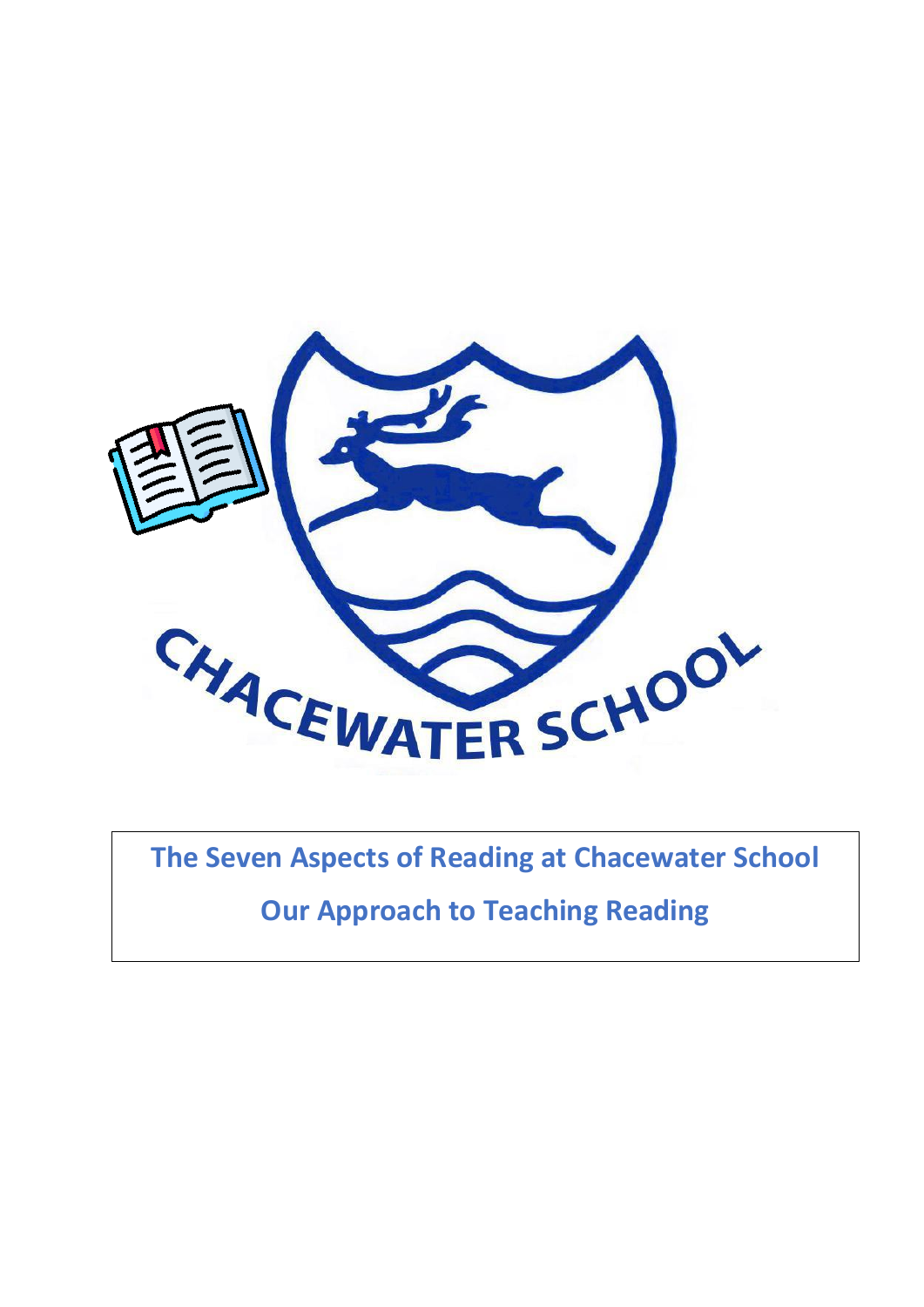# **Seven Aspects of Reading at Chacewater School**

### **Reading is a Priority**

At Chacewater, reading is a priority because we recognise that developing both the skills of reading and a love of reading, ensure a world of opportunity for our children. Reading is essential to access not just the primary school curriculum, but is also preparation for learning at secondary school. As a skill necessary for life-long learning, it provides endless possibilities and opportunities for improvement and as a pleasure it feeds imaginations and takes us to people and places that we can only dream about.

- Reading is a school priority within our school development plan
- We ensure training and monitoring of reading is in place and it is regularly reviewed.
- The systematic, synthetic phonics programme of *Read Write Inc* is delivered daily to EYFS and KS1 between 9.00 and 9.45am.
- Every week, KS2 children have three 30-minute Accelerated Reader sessions and two 30-minute, whole class reading sessions

#### **How do we promote a love of reading?**

- Staff and children are passionate about reading.
- All staff are expert readers, modelling reading skills, discussing texts, reading with children and sharing their love of reading.
- Teachers read class texts daily to promote a love and enjoyment of stories.
- The school library is regularly restocked and children are consulted on the selection of new reading books, supported by our designated Reading Champions.

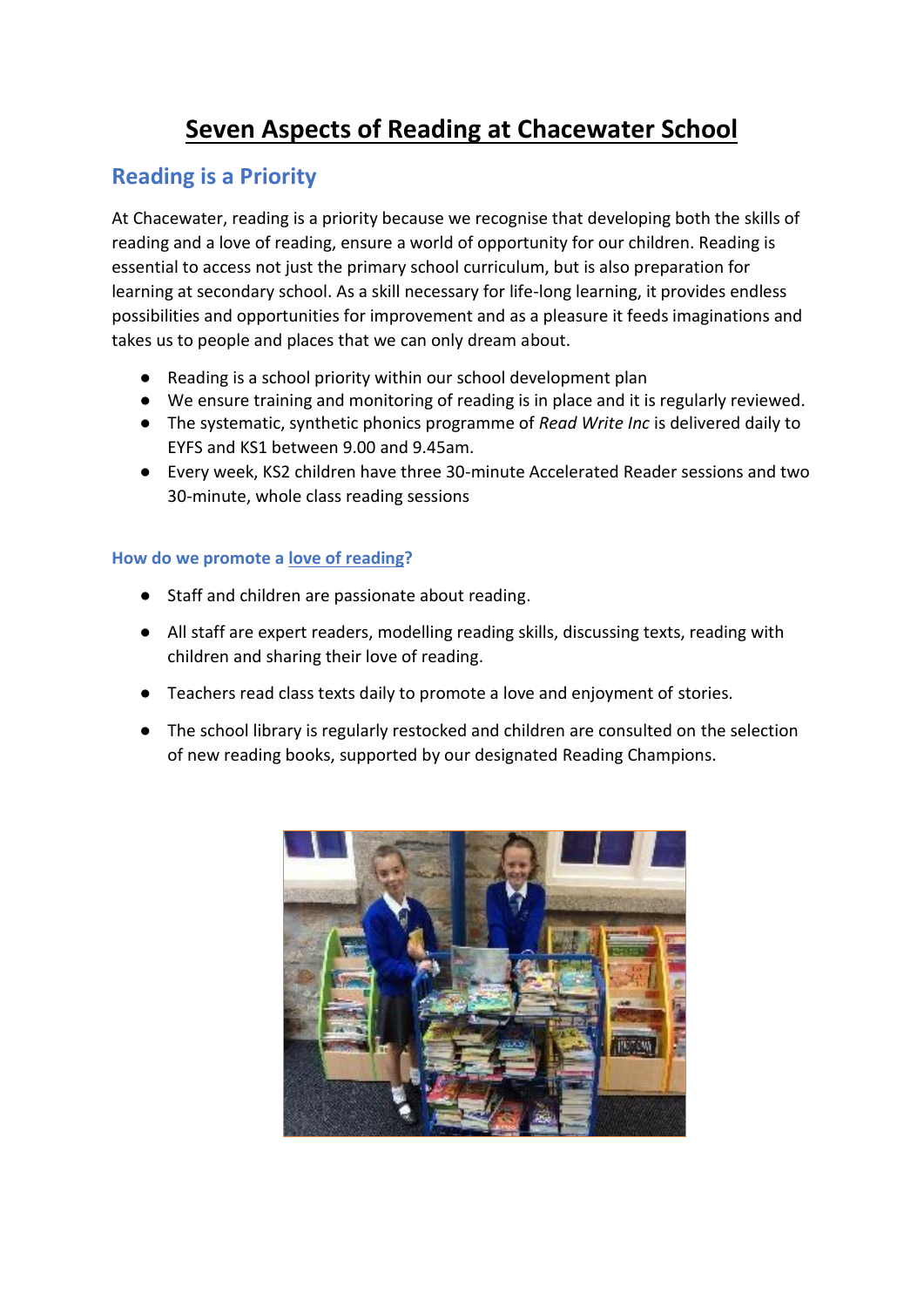● We encourage children to share their love of reading by: inviting them to recommend great reads to their peers; provide opportunities for children to take part in National Events, such as: Roald Dahl's birthday celebrations and World Book Day and by giving opportunities for reading outside on the playground or the other outside areas.



Parents are encouraged to read daily to their children. Children in EYFS and Key Stage 1 take home a selection of books weekly: a book bag book, read write story book and a book for pleasure.





#### **How do we make sure children make progress?**

- Phonics is taught daily following the Read Write Inc (RWI) progression of sounds to ensure a systematic approach.
- Phonic lessons follow the same sequence of teach, practise, revise, review and apply, including daily partner reading. Planning includes assessment for the graphemes taught. Phonics is assessed half termly to identify gaps in learning to inform future planning and intervention.



- Upon completion of the RWI program children move onto the Accelerated Reader Program, to support independent reading.
- The comprehension aspect of reading is taught through whole class guided sessions. The teachers focus their questioning on the 6 reading domains: clarifying, questioning, explaining, retrieval, summarising and predicting. To support the children's understanding, dual-coding through 'The Pawsome Gang' is used.



• Pupils who are struggling with decoding skills (preventing them from accessing reading material) have targeted interventions or are part of a smaller reading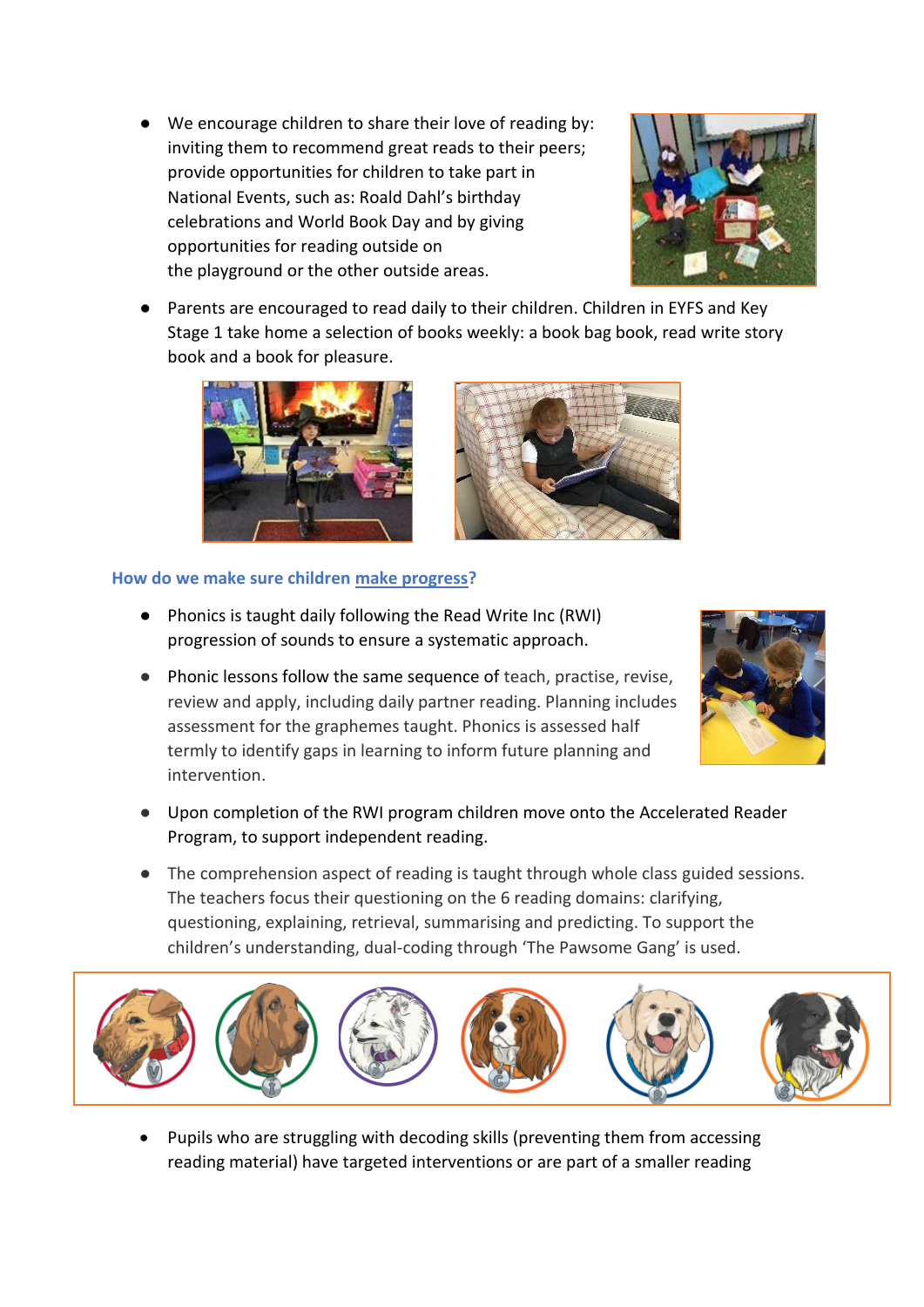group. Targeted intervention follows the RWI scheme and staff implementing this are fully trained.

- Pupils who need further opportunity to practise reading because they do not read at home, are given priority to read to an adult in school. Class teachers ensure volunteers, who come into school to hear readers, are trained to support reading appropriately.
- Staff have pupil progress meetings and the Reading Lead completes pupil conferencing in reading. **A focus on the lowest 20% and supportive actions is a key focus.**
- We assist parents with supporting reading by providing parents meetings, reading information meetings, information on the website and letters home.

#### **How do we match the pupil's reading books to their phonic ability?**

Through the Read Write Inc programme, children are given books that match the sounds that they have been taught. Children are then able to read with confidence and practice sounds at home.

- Pupils are assessed daily in phonics as well as half termly using the RWI assessments. Assessment then informs which books match to the pupil's phonic ability.
- Staff in EYFS and KS1 are responsible for changing and checking the pupil's reading books.
- Pupils who are learning phonics in EYFS and KS1 take home three books: a book bag book, a read write story book and a book for pleasure.
- Once children are assessed as coming off the RWI programme, they move onto Accelerated Reader. The Accelerated Reader programme, ensures that children continue their reading journey in a structured way.

#### **How do we teach phonics from the start?**

Our children learn phonics from the day they start at school and their skills are built up in a sequence daily. Our results in KS2 clearly show that children leave at the end of Year 6 with good reading skills and are able to then access the learning when they move onto KS3 at secondary school.

Pupils begin learning letter sounds on entry to Reception. Following the RWI system pupils are immersed in a directed teaching approach which embeds systematic phonics skills as the core skills for reading. Sounds are taught in a specific order, and regular assessment informs future planning and interventions.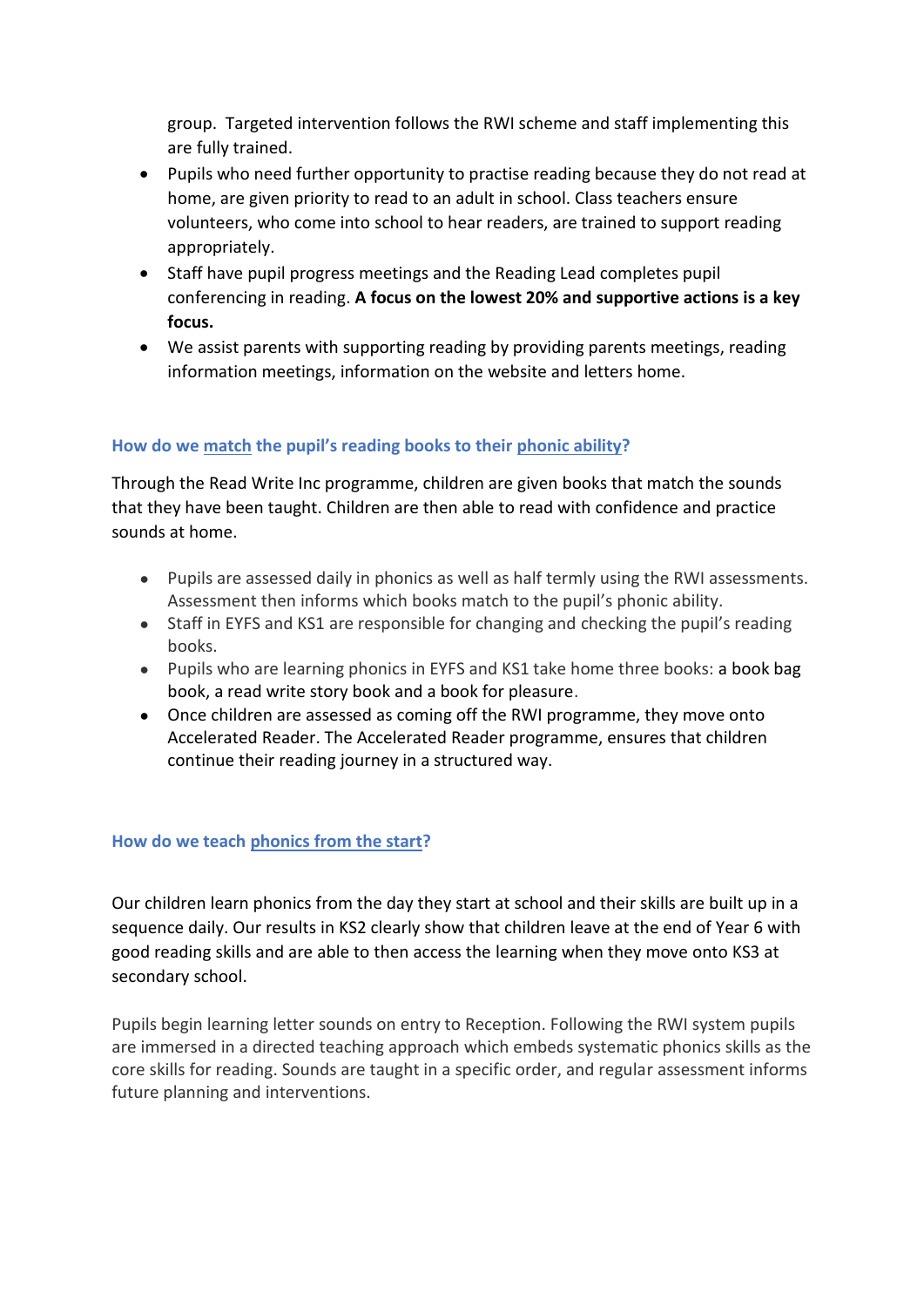First, pupils will learn to read:

- Set 1 Speed Sounds: these are sounds written with one letter: m a s d t i n p g o c k u b f e l h r j v y w z x and sounds written with two letters digraphs: sh th ch qu ng nk ck
- Words containing these sounds, by sound-blending, e.g.  $m-a-t$  mat,  $c-a-t$  cat,  $g-a-t$ t got, f–i–sh fish, s–p–o–t spot, b–e–s–t best, s–p–l–a–sh splash.

Second, they will learn to read:

- Set 2 Speed Sounds: ay ee igh ow oo oo ar or air ir ou oy
- Words containing these sounds.

Third, they will learn to read:

- Set 3 Speed Sounds: ea oi a-e i-e o-e ue aw are ur er ow ai oa ew ire ear ure as well as the sounds ue, au, wh, ph, oe, ie
- Words containing these sounds.

From set 2 pupils will learn 2 or 3 new sounds per week.

#### **How do we support children to keep up and catch up if needed?**

Within the National Curriculum, it states 'if children by the end of Year 1 are still struggling to decode and spell they need to be taught to do this urgently through a rigorous and systematic phonics programme so they catch up quickly. Those children who are assessed as being in the lowest 20% of each year group, receive catch up interventions in the afternoons.

- Summative data is submitted once a term and pupil progress analysis is taken from this. Pupils identified by class teachers and in pupil progress meetings as not making progress have interventions planned for them and teaching staff are aware of who is a priority for intervention/support.
- Formative assessment informs day-to-day planning and teachers adapt and change this according to the pupil needs.
- Pupils who did not achieve their phonics check receive interventions (daily reader/extra phonics support) and/or work in a group which is teacher driven.
- Where progress becomes a concern, parents are invited to a meeting with the teacher and advice is given as to how they can further support their child at home.